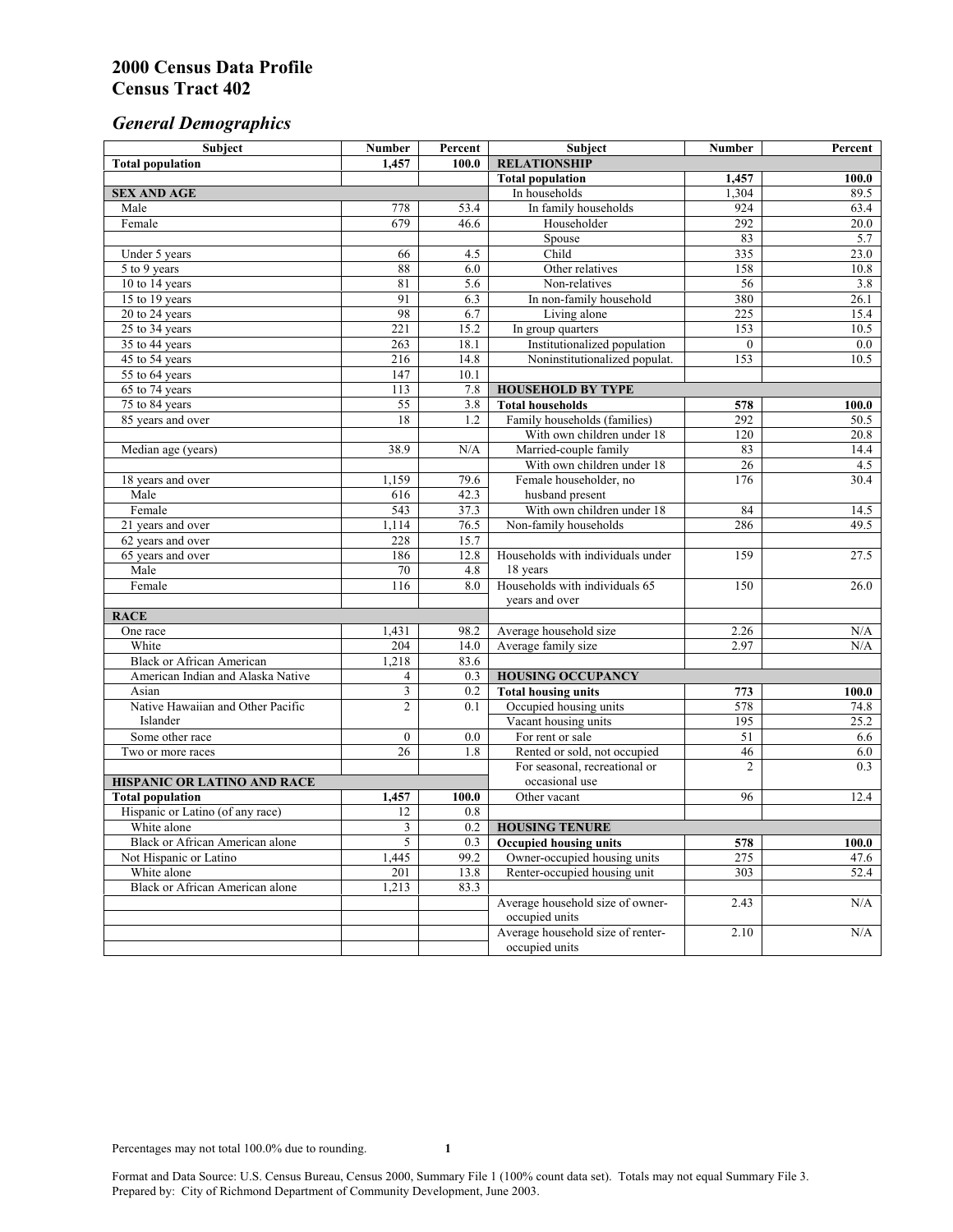## *Social Characteristics*

| <b>Subject</b>                                      | <b>Number</b>            | Percent       | <b>Subject</b>                         | <b>Number</b>    | Percent          |
|-----------------------------------------------------|--------------------------|---------------|----------------------------------------|------------------|------------------|
| <b>SCHOOL ENROLLMENT</b>                            | <b>RESIDENCE IN 1995</b> |               |                                        |                  |                  |
| Population 3 years and over enrolled in             | 365                      | 100.0         | Population 5 years and over            | 1,403            | 100.0            |
| school                                              |                          |               | Same house in 1995                     | 698              | 49.8             |
| Nursery school, preschool                           | 36                       | 9.9           | Different house in the U.S. in         | 705              | 50.2             |
| Kindergarten                                        | 44                       | 12.1          | 1995                                   |                  |                  |
| Elementary school (grades 1-8)                      | 149                      | 40.8          | Same county                            | 358              | 25.5             |
| High school (grades 9-12)                           | 37                       | 10.1          | Different county                       | 347              | 24.7             |
| College or graduate school                          | 99                       | 27.1          | Same state                             | 217              | 15.5             |
|                                                     |                          |               | Different state                        | 130              | $9.\overline{3}$ |
| <b>EDUCATIONAL ATTAINMENT</b>                       |                          |               | Elsewhere in 1995                      | $\Omega$         | 0.0              |
| Population 25 years and over                        | 1,079                    | 100.0         |                                        |                  |                  |
| Less than 9 <sup>th</sup> grade                     | 120                      | 11.1          | NATIVITY AND PLACE OF BIRTH            |                  |                  |
| $9th$ to $12th$ grade, no diploma                   | 266                      | 24.7          | <b>Total population</b>                | 1,482            | 100.0            |
| High school graduate (includes equivalency)         | 312                      | 28.9          | Native                                 | 1.459            | 98.4             |
| Some college, no degree                             | 192                      | 17.8          | <b>Born</b> in United States           | 1,459            | 98.4             |
| Associate degree                                    | 60                       | 5.6           | State of residence                     | 1,101            | 74.3             |
| Bachelor's degree                                   | 86                       | 8.0           | Different state                        | 358              | 24.2             |
| Graduate or professional degree                     | 43                       | 4.0           | Born outside United States             | $\mathbf{0}$     | $0.0\,$          |
| Percent high school graduate or higher              | 64.2%                    | N/A           | Foreign born                           | 23               | 1.6              |
| Percent bachelor's degree or higher                 | 12.0%                    | N/A           | Entered 1990 to March 2000             | $\overline{0}$   | 0.0              |
|                                                     |                          |               | Naturalized citizen                    | $\overline{0}$   | $0.0\,$          |
| <b>MARITAL STATUS</b>                               |                          |               | Not a citizen                          | 23               | 1.6              |
| Population 15 years and over                        | 1,185                    | 100.0         |                                        |                  |                  |
| Never married                                       | 493                      | 41.6          | <b>REGION OF BIRTH OF FOREIGN BORN</b> |                  |                  |
| Now married, not including separated                | 360                      | 30.4          | Total (excluding born at sea)          | 23               | 100.0            |
| Separated                                           | 33                       | 2.8           | Europe                                 | $\overline{0}$   | 0.0              |
| Widowed                                             | 87                       | 7.3           | Asia                                   | 7                | 30.4             |
| Female                                              | 67                       | 5.7           | Africa                                 | $\theta$         | 0.0              |
| Divorced                                            | 212                      | 17.9          | Oceania                                | $\theta$         | 0.0              |
| Female                                              | 109                      | 9.2           | Latin America                          | 16               | 69.6             |
|                                                     |                          |               | Northern America                       | $\theta$         | 0.0              |
| <b>GRANDPARENTS AS CAREGIVERS</b>                   |                          |               |                                        |                  |                  |
| Grandparent living in household with<br>57<br>100.0 |                          |               | <b>LANGUAGE SPOKEN AT HOME</b>         |                  |                  |
| one or more own grandchildren under 18              |                          |               | Population 5 years and over            | 1,403            | 100.0            |
| years                                               |                          |               | English only                           | 1,375            | 98.0             |
| Grandparent responsible for grandchildren           | 14                       | 24.6          | Language other than English            | 28               | 2.0              |
|                                                     |                          |               | Speak English less than                | $\overline{7}$   | 0.5              |
| <b>VETERAN STATUS</b>                               |                          |               | "very well"                            |                  |                  |
| Civilian population 18 years and over               | 1,155                    | 100.0         | Spanish                                | 21               | 1.5              |
| Civilian veterans                                   | 180                      | 15.6          | Speak English less than<br>"very well" | $\theta$         | 0.0              |
| <b>DISABILITY STATUS OF THE CIVILIAN</b>            |                          |               | Other Indo-European                    | $\theta$         | 0.0              |
| NONINSTITUTIONALIZED POPULATION                     | languages                |               |                                        |                  |                  |
| Population 5 to 20 years                            | Speak English less than  | $\mathbf{0}$  | 0.0                                    |                  |                  |
| With a disability                                   | 273<br>43                | 100.0<br>15.8 | "very well"                            |                  |                  |
| Population 21 to 64 years                           | 935                      | 100.0         | Asian and Pacific Island               | $\tau$           | 0.5              |
| With a disability                                   | 214                      | 22.9          | languages                              |                  |                  |
| Percent employed                                    | 64.0%                    | N/A           | Speak English less than                | $\tau$           | 0.5              |
| No disability                                       | 721                      | 77.1          | "very well"                            |                  |                  |
| Percent employed                                    | 59.1%                    | N/A           | Other Languages                        | $\boldsymbol{0}$ | $0.0\,$          |
| Population 65 years and over                        | 195                      | 100.0         | Speak English less than                | $\mathbf{0}$     | 0.0              |
| With a disability                                   | 113                      | 57.9          | "very well"                            |                  |                  |

Format and Data Source: U.S. Bureau of the Census, Census 2000, Summary File 3 (sample data set). Totals may not equal Summary File 1 due to sampling.

Prepared by: City of Richmond Department of Community Development, June 2003.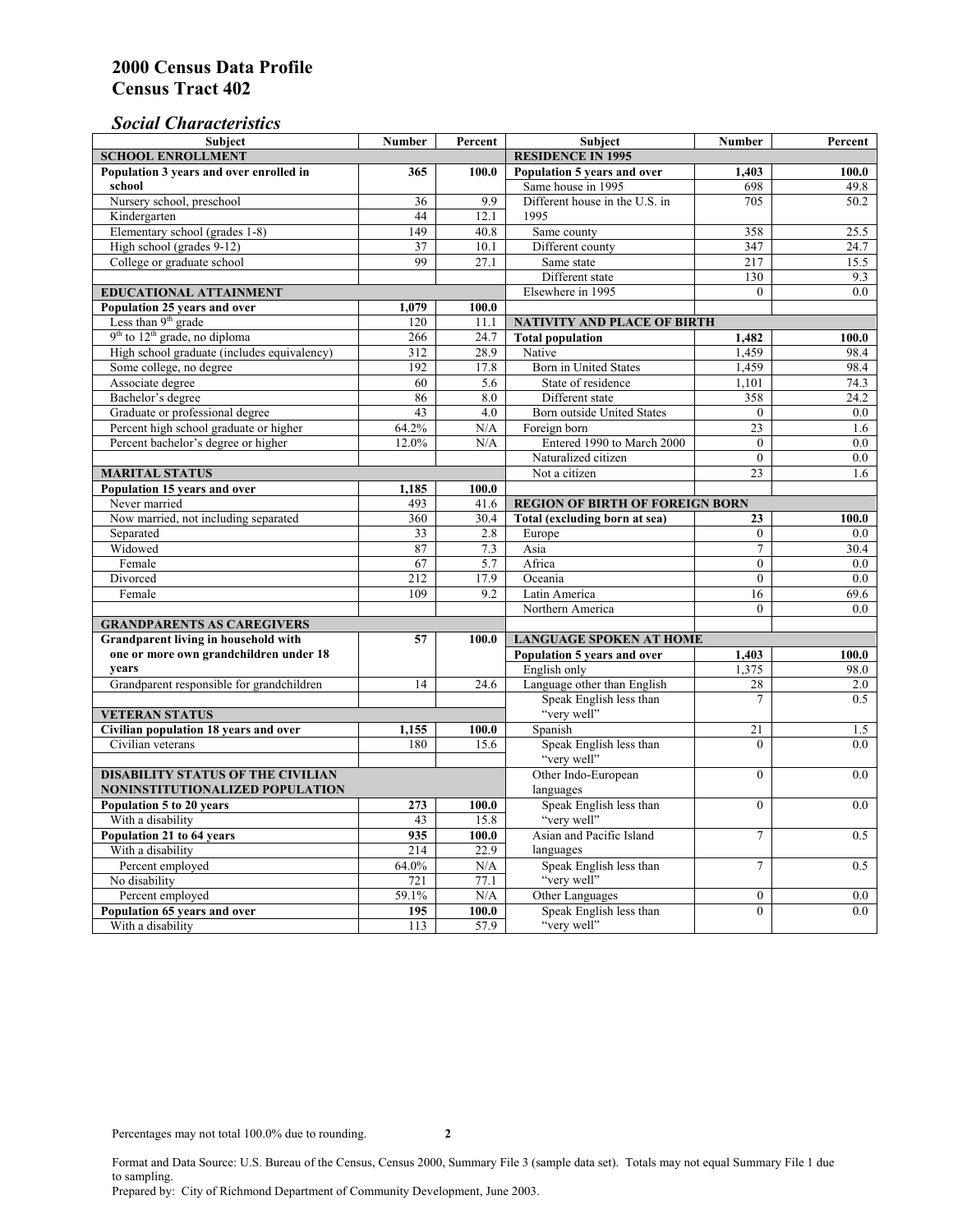### *Economic Characteristics*

| <b>Subject</b>                                                | Number           | Percent     | Subject                                                                | Number           | Percent          |
|---------------------------------------------------------------|------------------|-------------|------------------------------------------------------------------------|------------------|------------------|
| <b>EMPLOYMENT STATUS</b>                                      |                  |             | <b>INCOME IN 1999</b>                                                  |                  |                  |
| Population 16 years and over                                  | 1,185            | 100.0       | <b>Households</b>                                                      | 568              | 100.0            |
| In labor force                                                | 744              | 62.8        | Less than \$10,000                                                     | 132              | 23.2             |
| Civilian labor force                                          | 744              | 62.8        | \$10,000 to \$14,999                                                   | 74               | 13.0             |
| Employed                                                      | 598              | 50.5        | \$15,000 to \$24,999                                                   | 104              | 18.3             |
| Unemployed                                                    | 146              | 12.3        | \$25,000 to \$34,999                                                   | 63               | 11.1             |
| Percent of civilian labor force                               | 19.6%            | N/A         | \$35,000 to \$49,999                                                   | 95               | 16.7             |
| Armed Forces                                                  | $\mathbf{0}$     | 0.0         | \$50,000 to \$74,999                                                   | $\overline{52}$  | 9.2              |
| Not in labor force                                            | 441              | 37.2        | \$75,000 to \$99,999                                                   | 24               | 4.2              |
| Females 16 years and over                                     | 555              | 100.0       | \$100,000 to \$149,999                                                 | 17               | 3.0              |
| In labor force                                                | 319              | 57.5        | \$150,000 to \$199,999                                                 | $\mathbf{0}$     | $\overline{0.0}$ |
| Civilian labor force                                          | 319              | 57.5        | \$200,000 or more                                                      | $\overline{7}$   | 1.2              |
| Employed                                                      | 261              | 47.0        | Median household income (dollars)                                      | 21.081           | N/A              |
| Own children under 6 years                                    | 124              | 100.0       |                                                                        |                  |                  |
| All parents in family in labor force                          | 108              | 87.1        | With earnings                                                          | 419              | 73.8             |
|                                                               |                  |             | Mean earnings (dollars)                                                | 34,518           | N/A              |
| <b>COMMUTING TO WORK</b>                                      |                  |             | With Social Security income                                            | 199              | 35.0             |
| Workers 16 years and over                                     | 574              | 100.0       | Mean Social Security income                                            | 11,567           | N/A              |
| Car, truck, or van – drove alone                              | 229              | 39.9        | (dollars)                                                              |                  |                  |
| Car, truck, or van - carpooled                                | 124              | 21.6        | With Supplemental Security income                                      | 63               | 11.1             |
| Public transportation (including taxicab)                     | 100              | 17.4        | Mean Supplemental Security                                             | 4,227            | N/A              |
| Walked                                                        | 77               | 13.4        | income (dollars)                                                       |                  |                  |
| Other means                                                   | 29               | 5.1         | With public assistance income                                          | 21               | 3.7              |
| Worked at home                                                | $\overline{15}$  | 2.6         | Mean public assistance income                                          | 2,448            | N/A              |
| Mean travel time to work (minutes)                            | 20.6             | N/A         | (dollars)                                                              |                  |                  |
|                                                               |                  |             | With retirement income (dollars)                                       | 152              | 26.8             |
| Employed civilian population 16 years and over                | 598              | 100.0       | Mean retirement income (dollars)                                       | 8,553            | N/A              |
| <b>OCCUPATION</b>                                             |                  |             |                                                                        |                  |                  |
| Management, professional, and related occupations             | 139              | 23.2        | <b>Families</b>                                                        | 283              | 100.0            |
| Service occupations                                           | 131              | 21.9        | Less than \$10,000                                                     | 36               | 12.7             |
| Sales and office occupations                                  | 186              | 31.1        | \$10,000 to \$14,999                                                   | 33               | 11.7             |
| Farming, fishing, and forestry occupations                    | $\boldsymbol{0}$ | 0.0         | \$15,000 to \$24,999                                                   | 57               | 20.1             |
| Construction, extraction, and maintenance                     | 48               | 8.0         | \$25,000 to \$34,999                                                   | 28               | 9.9              |
| occupations                                                   |                  |             | \$35,000 to \$49,999                                                   | 63               | 22.3             |
| Production, transportation, and material moving               | 94               | 15.7        | \$50,000 to \$74,999                                                   | 29               | 10.2             |
| occupations                                                   |                  |             | \$75,000 to \$99,999                                                   | 13               | 4.6              |
|                                                               |                  |             | \$100,000 to \$149,999                                                 | 17               | 6.0              |
| <b>INDUSTRY</b>                                               |                  |             | \$150,000 to \$199,999                                                 | $\mathbf{0}$     | 0.0              |
| Agriculture, forestry, fishing and hunting, and               | $\boldsymbol{0}$ | 0.0         | \$200,000 or more                                                      | $\overline{7}$   | 2.5              |
| mining                                                        |                  |             | Median family income (dollars)                                         | 29,519           | N/A              |
| Construction                                                  | 44               | 7.4         |                                                                        |                  |                  |
| Manufacturing                                                 | 49               | 8.2         | Per capita income (dollars)                                            | 13,236           | N/A              |
| Wholesale trade                                               | 8                |             |                                                                        |                  |                  |
|                                                               | 107              | 1.3         | <b>Median earnings (dollars)</b><br>Male full-time, year-round workers | 19.095           |                  |
| Retail trade<br>Transportation and warehousing, and utilities | 37               | 17.9<br>6.2 | Female full-time, year-round workers                                   | 21.288           | N/A<br>N/A       |
|                                                               |                  |             |                                                                        |                  |                  |
| Information                                                   | $\boldsymbol{0}$ | 0.0         |                                                                        | Number           | Percent          |
| Finance, insurance, real estate, and rental and               | 16               | 2.7         |                                                                        | below            | below<br>poverty |
| leasing                                                       | 75               | 12.5        |                                                                        | poverty<br>level | level            |
| Professional, scientific, management,                         |                  |             | Subject<br><b>POVERTY STATUS IN 1999</b>                               |                  |                  |
| administrative, and waste management services                 |                  |             |                                                                        |                  |                  |
| Educational, health and social services                       | 101              | 16.9        | <b>Families</b>                                                        | 52               | 18.4             |
| Arts, entertainment, recreation, accommodation and            | 70               | 11.7        | With related children under 18 years                                   | 24               | 18.0             |
| food services                                                 |                  |             | With related children under 5 years                                    | 14               | 30.4             |
| Other services (except public administration)                 | 63               | 10.5        | Families with female householder, no                                   | 36               | 21.7             |
| Public Administration                                         | 28               | 4.7         | husband present                                                        |                  |                  |
|                                                               |                  |             | With related children under 18 years                                   | 24               | 25.5             |
| <b>CLASS OF WORKER</b>                                        |                  |             | With related children under 5 years                                    | 14               | 30.4             |
| Private wage and salary workers                               | 473              | 79.1        | Individuals                                                            | 411              | 27.9             |
| Government workers                                            | 96               | 16.1        | 18 years and over                                                      | 306              | 26.5             |
| Self-employed workers in own not incorporated                 | 29               | 4.8         | 65 years and over                                                      | 55               | 28.2             |
| business                                                      |                  |             | Related children under 18 years                                        | 105              | 33.1             |
| Unpaid family workers                                         | $\mathbf{0}$     | 0.0         | Related children 5 to 17 years                                         | 71               | 29.8             |
|                                                               |                  |             | Unrelated individuals 15 years and                                     | 222              | 40.5             |
|                                                               |                  |             | over                                                                   |                  |                  |

Percentages may not total 100.0% due to rounding. **3** 

Format and Data Source: U.S. Bureau of the Census, Census 2000, Summary File 3 (sample data set). Totals may not equal Summary File 1 due to sampling.

Prepared by: City of Richmond Department of Community Development, June 2003.